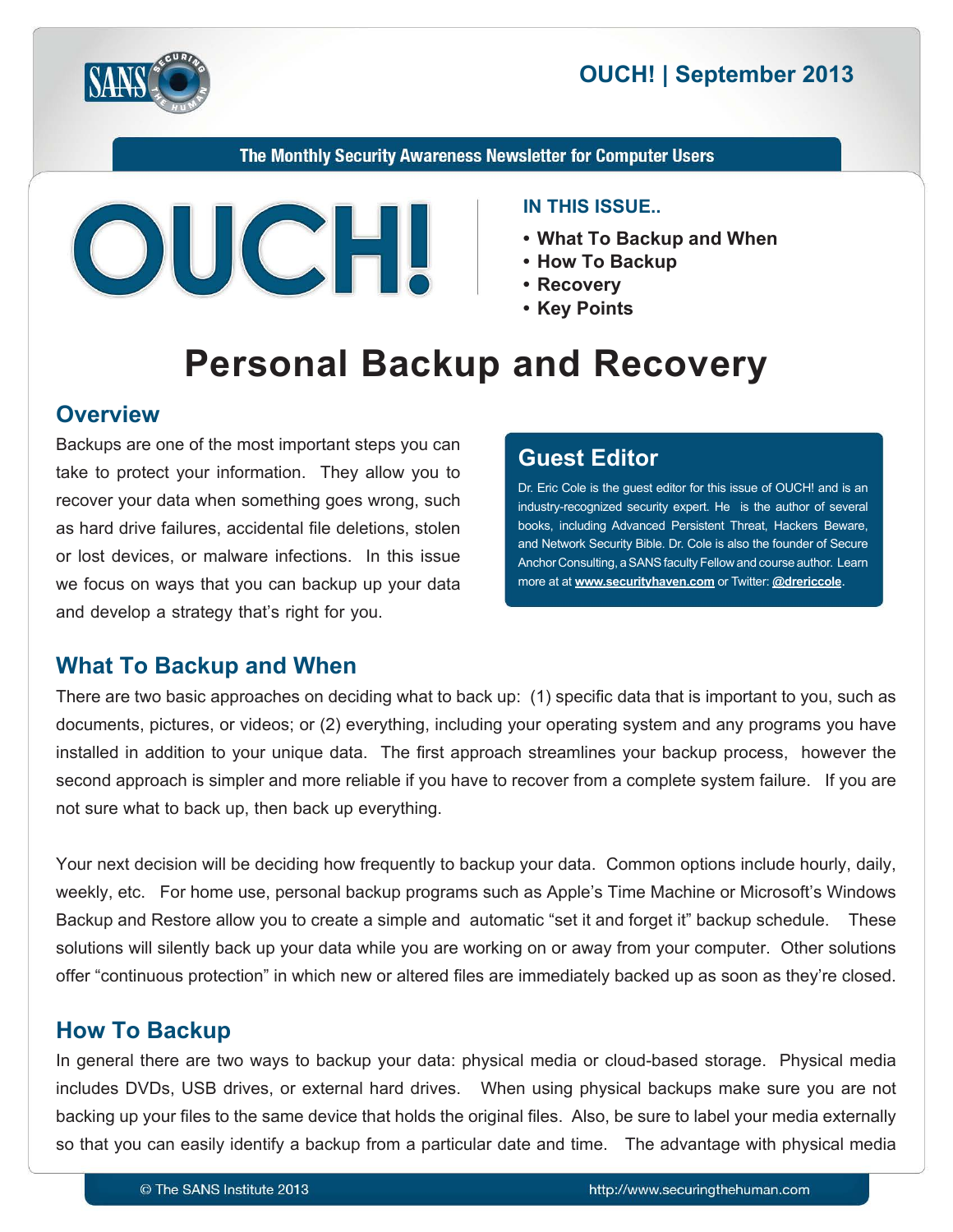# **2013** OUCH! | September 2013



# **Personal Backup and Recovery**

is backups, and recovery, are much faster. The disadvantage is if your location has a disaster (such as a fire) then not only can you lose your computer but the backups as well. As such you should have a plan to store copies of your backup off-site. When storing backups off-site, consider encrypting the backups - that way if they are lost or stolen your data is still protected. If you do encrypt your backups, be sure you securely store the passwords so you do not lose or forget them over time.

Cloud based solutions are different, this is service where your files are stored in the Cloud (somewhere on the Internet). Depending on how much data you want to backup, this may be a paid service. It works by installing a program on your computer which then automatically backups up your files for you. The advantage with this solution is you do not have to



are your last line of defense *in protecting your data.* 

worry about the file storage, everything is taken care of you. The disadvantage is Cloud based backups (and recovery) can be much slower, especially if you have a large amount of data.

Don't forget to backup your mobile devices also. While most of the data on your mobile device is already stored in the Cloud, such as your email or calendar events, some of the data on your mobile device is unique, such as recent photos or videos you may have taken. Your iPhone/iPad can backup to any computer which has iTunes installed or to Apple's iCloud. For Android or other types of mobile devices, backup options depend on the manufacturer or servicer provider. In some cases you may have to purchase mobile apps designed specifically for backups.

### **Recovery**

Backing up your data is only half the battle; you have to be certain that you can recover it. Check every month that your backup program is working. If nothing else, try recovering a file and verify its contents. In addition, be sure to make a full system backup before a major upgrade (such as moving to a new computer) or a major repair (like replacing a hard drive) and verify that it is restorable.